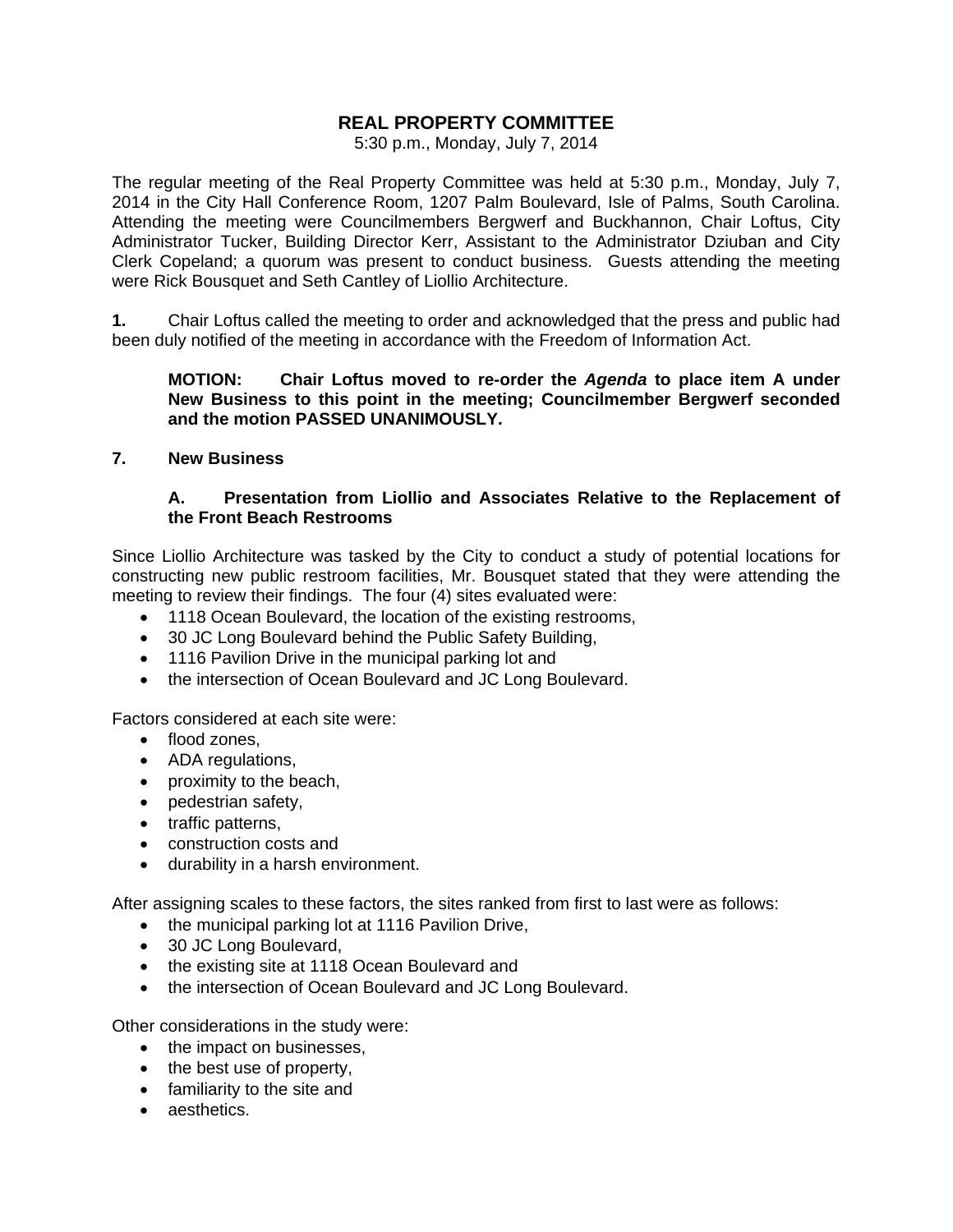Real Property Committee July 7, 2014 Page 2 of 7

After applying these considerations to the possibilities, the options were reduced to two (2), i.e. the municipal parking lot at 1116 Pavilion Drive and the existing site at 1118 Ocean Boulevard. One major benefit to the municipal parking lot is that it offers more space than the other sites allowing the building to be larger to serve more stalls, a less compact feeling when inside and space for future growth; other advantages are detailed in the evaluation attached to the historical record of the meeting. Re-building in the same location was decidedly the choice for merchants along Front Beach; the site has an inherent and integral function due to its location along the beach. Although both sites would give the City a good product, Liollio stated that they feel that a more intuitive approach and potential enhanced visual appearance of the existing site is the best choice.

In the presentation, Mr. Cantley discussed construction issues that would impact the costs such as follows:

The existing space at 1118 Ocean Boulevard:

- more material would be required for the elevation change;
- the need for special equipment for the limitations of the thin site;
- greater overall cost due to minimal access and restricted contractor laydown space; and
- additional labor cost for the tight site.

The municipal parking lot at 1116 Pavilion Drive:

- no requirement for elevation;
- no vertical pedestrian transition required;
- less cost due to simpler construction style; and
- less overhead for easier access, laydown space and labor costs since less elevated work.

One (1) significant negative factor created by sites other than the existing site would be pedestrian safety as they must cross Ocean Boulevard.

Chair Loftus asked Mr. Cantley about the number of parking spaces that would be lost if the restrooms were to be re-located to the municipal parking lot. Mr. Bousquet responded that Liollio has not yet decided upon a footprint for the restrooms; therefore, he could not respond to the Chair.

Administrator Tucker recalled that the Liollio proposal contained multiple steps, but they were not tasked with providing construction cost estimates. The Administrator suggested that Council might consider the need for public restrooms at both the existing site and the municipal parking lot in the future.

Councilmember Buckhannon voiced surprise at the final conclusion; he also stated that volume of people being served would be a consideration when determining the number of stalls.

Mr. Cantley commented that, to maximize space on the existing site, the new structure would extend above the beach access some seven to eight feet (7-8 ft.).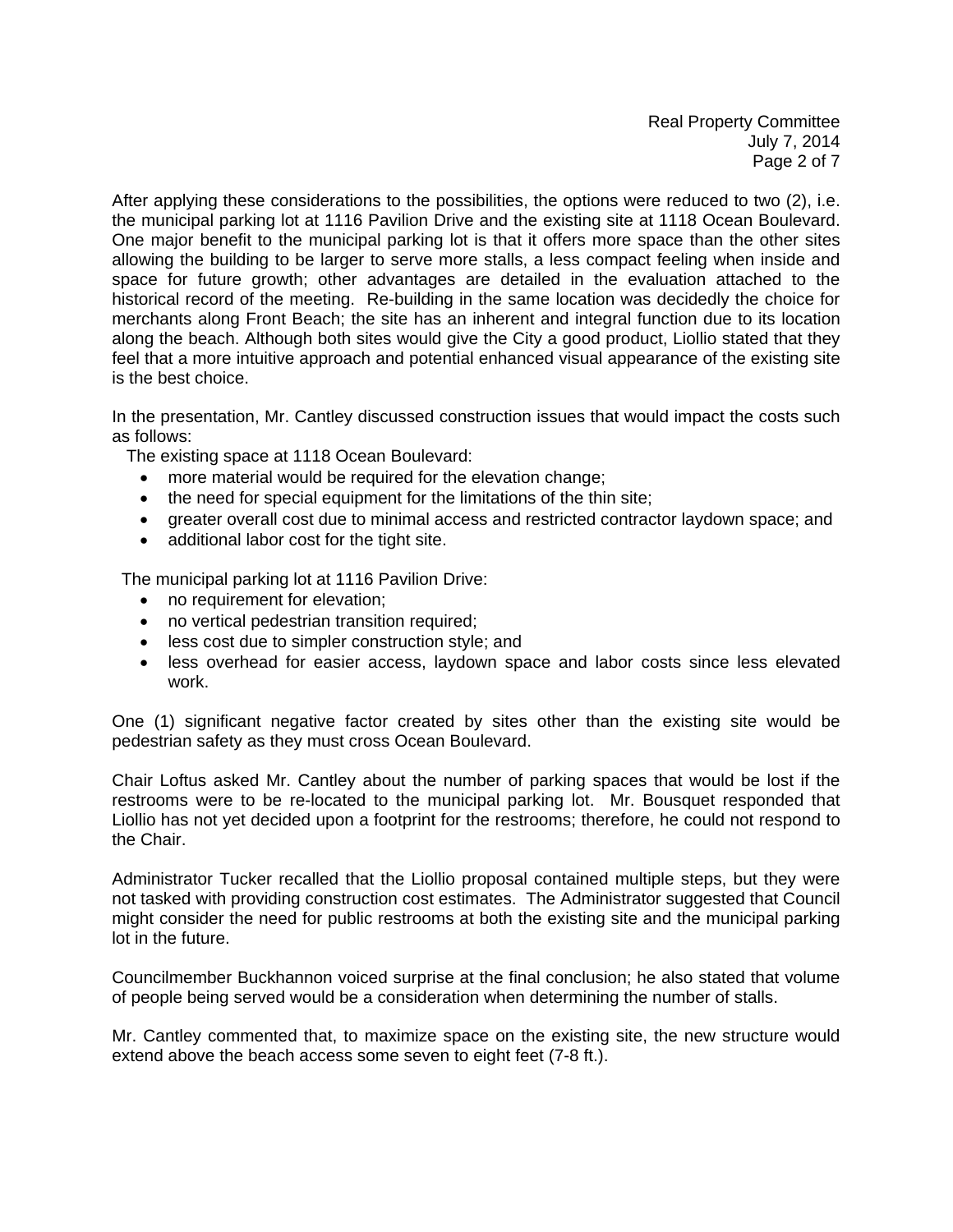Chair Loftus stated that none of the choices away from the existing site seem reasonable to him; in his opinion, any new restroom has to be close to the present location. He continued that putting new restrooms in the municipal parking lot do not meet the "2-year old test," meaning that an adult with a two (2) year old child in tow who needs the facilities NOW does not have time to check traffic to cross two (2) lanes of traffic and get to the parking lot before the two (2) year old has an accident.

Director Kerr noted that, at the existing site, there is no setback in front, and a long, skinny building would serve a larger volume of people.

Councilmember Bergwerf stated that the construction cost could be the driving factor; the existing site being the most expensive and the municipal parking lot being the least expensive.

Administrator Tucker commented that the existing site serves as a place for people to go when they are on the beach; the municipal parking lot site would be used by people coming to and leaving the beach.

Representing Coconut Joe's, David Baganski said that he thought the City should be happy to have the municipal lot as a future option for public restrooms. He stated that he has often seen small children unattended by an adult sent to the restrooms, and, if another site was to be selected, he could only imagine the injuries to these children as they cross Ocean Boulevard.

Director Kerr confirmed that representatives of Liollio will attend the Ways and Means Committee meeting on July 15, 2014.

Now having Liollio's proposal before her, the Administrator reported that the next step in their proposal was full design, and she indicated that she thought that was premature. Administrator Tucker commented that her understanding from the Committee was that they want both sites to be evaluated in terms of potential construction costs. The next step in Liollio's proposal would be to prepare the construction documents for the approved site and give staff, committees and Council periodic reports; she asked Mr. Bousquet to prepare a proposal for the estimate phase for the Ways and Means Committee meeting.

## **2. Approval of Previous Meeting Minutes**

 **MOTION: Councilmember Bergwerf moved to approve the minutes of the**  regular meeting of June 10<sup>th</sup>, 2014 as submitted; Councilmember Buckhannon  **seconded and the motion PASSED UNANIMOUSLY.** 

## **3. Citizens' Comments –** None

#### **4. Comments from Marina Tenants**

Marina Manager Brian Berrigan stated that Council had received an email from a disgruntled marina customer regarding parking. He reported that he sent pictures of the vehicle to Administrator Tucker and that marina staff had tried to direct the man to a parking area. The driver told marina staff that he was running into the store for thirty (30) minutes, but instead he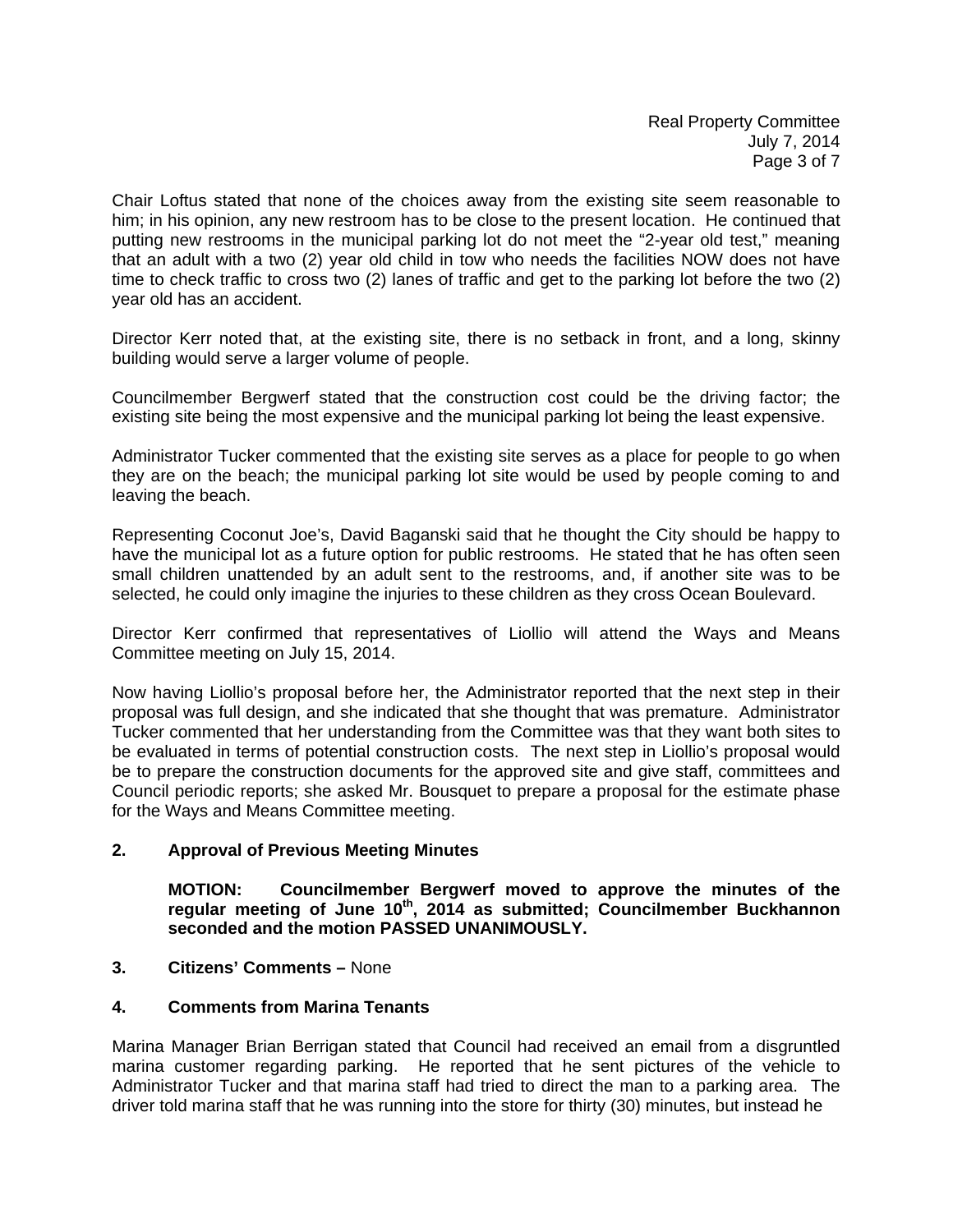went into Morgan Creek Grill for four (4) hours while parked in front of the fuel pumps, right where boaters come in to access the boat landing. The driver reported in one (1) email that marina management had booted twelve (12) cars, but on that day three (3) vehicles were booted. He was the only one (1) charged because the other drivers had been cooperative and paid the daily fee; this man was totally uncooperative and had used profanity toward three (3) marina employees.

Mr. Berrigan noted that, on or around that day, he was notified by *The Moultrie News* that the IOP marina was the Readers' Choice Award for 2013 Marina of the Year.

Councilmember Bergwerf asked if there were ever instances when a boater put his boat in the water, but there is no place to park his vehicle and trailer. Manager Berrigan stated that the fee is to use the boat ramp, in and out of the water, within the same twenty-four (24) hour period. The fee includes the daily parking charge. Use of the boat ramp for residents is five dollars (\$5.00) between May 15<sup>th</sup> and September 15<sup>th</sup> and is fifteen dollars (\$15.00) for non-residents. Mr. Berrigan indicated that there were possibly six (6) weekends out of the entire year boaters have to park off-site.

Administrator Tucker asked a slightly different question of whether there are instances when people pay to park at the marina as they are boating with a friend who find that there is no space available for parking. She continued by asking if the marina staff limits the number of passes it sells based on the number of available spaces. Mr. Berrigan said that, if they sell a parking pass, they find a place to park; if they must go off-site to park, the marina staff does not sell them a pass.

Parking passes can be purchased from the attendant in the lot, from inside the store from 6:00 a.m. to 9:00 p.m. and from the dock office 6:30 a.m. to 8:00 p.m.

Carla Pope of Morgan Creek Grill stated that, through their attendants, both the marina management and the restaurant have been trying to educate people about what is allowable parking and what is not. When customers are coming in with their boats, the attendants are assisting them with parking up 41<sup>st</sup> Avenue and parking up Waterway Boulevard in a golf cart the same way the Morgan Creek Grill attendants are doing. It is a lot of people trying to fit into a small area, and the tenants believe that they are doing all they can to assist with overall parking at the marina. Ms. Pope voiced the opinion that having an entry with an attendant would be helpful in directing people to their destination at the marina.

#### **6. Old Business**

#### **Consideration of Marina Outpost Lease Amendments**

Administrator Tucker recalled from the last meeting that Mr. Berrigan had offered for his lawyer to draw up the draft of the amendments to the lease, but, in the meantime, some items Mr. Berrigan wanted to include as the City's responsibility were removed from the City's FY15 budget as passed by Council.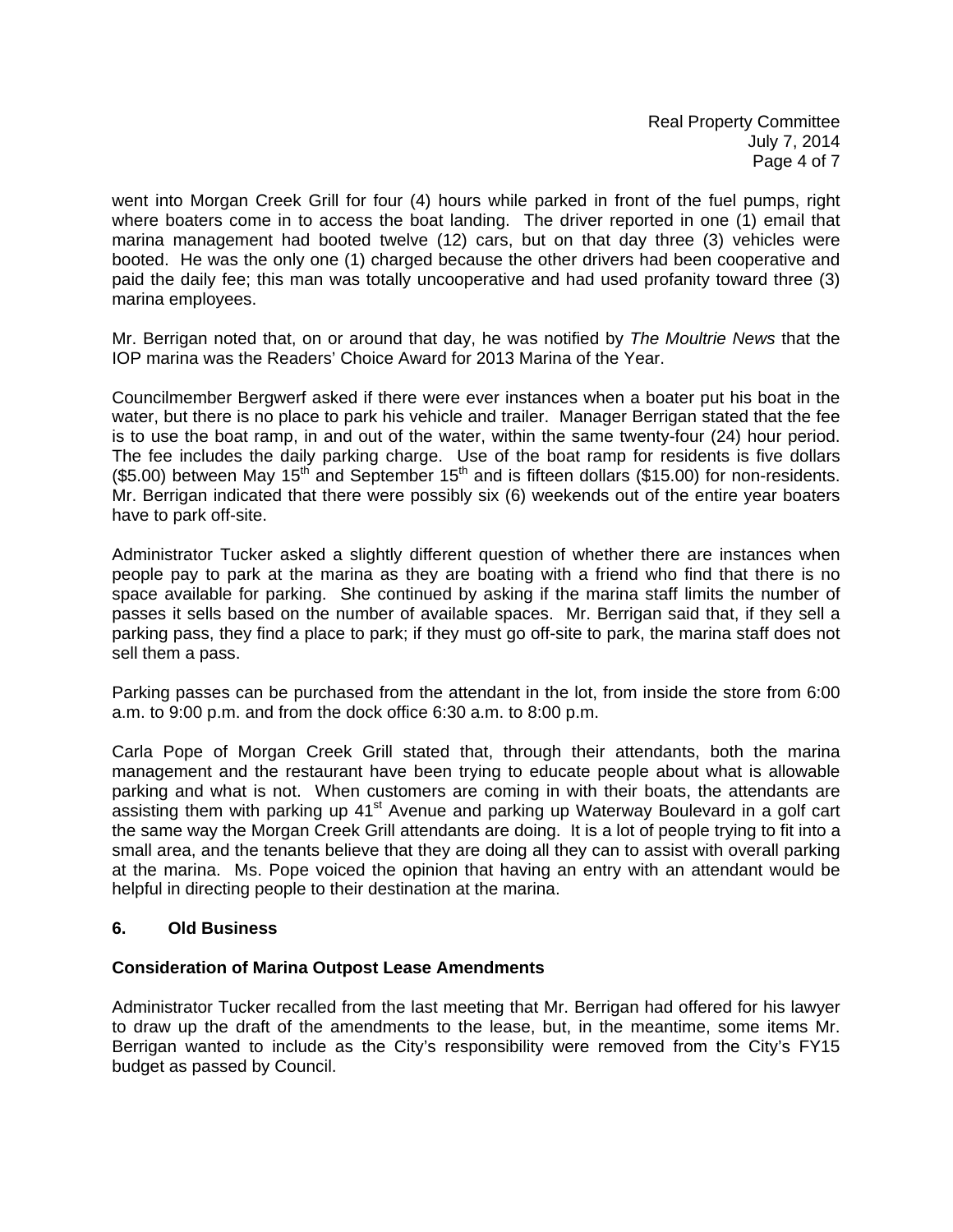Mr. Berrigan commented that he had been told that the point-of-sale system had been removed, and, since then he has done nothing.

Councilmember Buckhannon stated that no tenant would invest this amount of money when he has only a five (5) year lease; he added that he did not know what it would entail to extend the term of the lease to make an investment in the long term reasonable. The Councilmember suggested that Mr. Berrigan might agree to paying for some of these items it he knew he could pay for it over a period of time knowing that the lease was secure.

Administrator Tucker voiced her understanding of the foregoing statements as the counter-point would be that instead of making it the City's responsibility to replace these items, the City should negotiate a longer term on the lease and make it the responsibility of the tenant to replace them.

Councilmember Buckhannon acknowledged that the existing lease includes these things as the City's responsibility, but moving forward the replacement should fall upon someone with a longer term lease. He said that he was unsure if the existing lease could include such a change or whether a new lease should be bid out.

The Administrator recalled that, with other tenants, when the City got into things other than notification of renewals, the tenants have withdrawn their request for an amendment.

Chair Loftus asked for clarification about where the negotiations stood and how the Committee was to move forward to simplify the process so that there would be no confusion going forward.

Responding, the Administrator stated that to go forward with no confusion would be to do what Mr. Berrigan was asking in his amendment request. One possible scenario would be that Mr. Berrigan could withdraw his request for any change and simply renew, which would mean that, again at budget time, the City would be in the same situation it has been in before because these are City-owned assets that are listed on the City's capital plan to be replaced when their useful life ends. When Mr. Berrigan asked for changes to the lease, a negotiation was opened, and, if everyone can agreed to it and it can be amended, then the City would not repeat past processes. In the past, when the negotiation was open and one (1) side or another was not satisfied with how it was going, the tenant withdrew the request for any negotiation and just renewed. In this particular lease, modifications would have to be made to the lease.

Administrator Tucker reminded the members of the Committee that all of the City's leases were modified versions of a triple-net lease, i.e. each was based on a model of a triple-net lease, but each was modified differently in terms of who is responsible for what. The only way these leases could function as triple-net leases would be to wipe them put completely and to start over with a pure triple-net lease; to do that, the City would need grounds for termination of existing leases if the City wanted to do it and then start with a clean slate and bid the leases. According to the Administrator, the City is either negotiating or leaving the lease as it exists.

Since the things in question already are in the lease, Councilmember Bergwerf asked what would be changing and Administrator Tucker responded that Mr. Berrigan would like it stated clearly in the lease that the City would replace them, thereby eliminating the need to interpret the lease.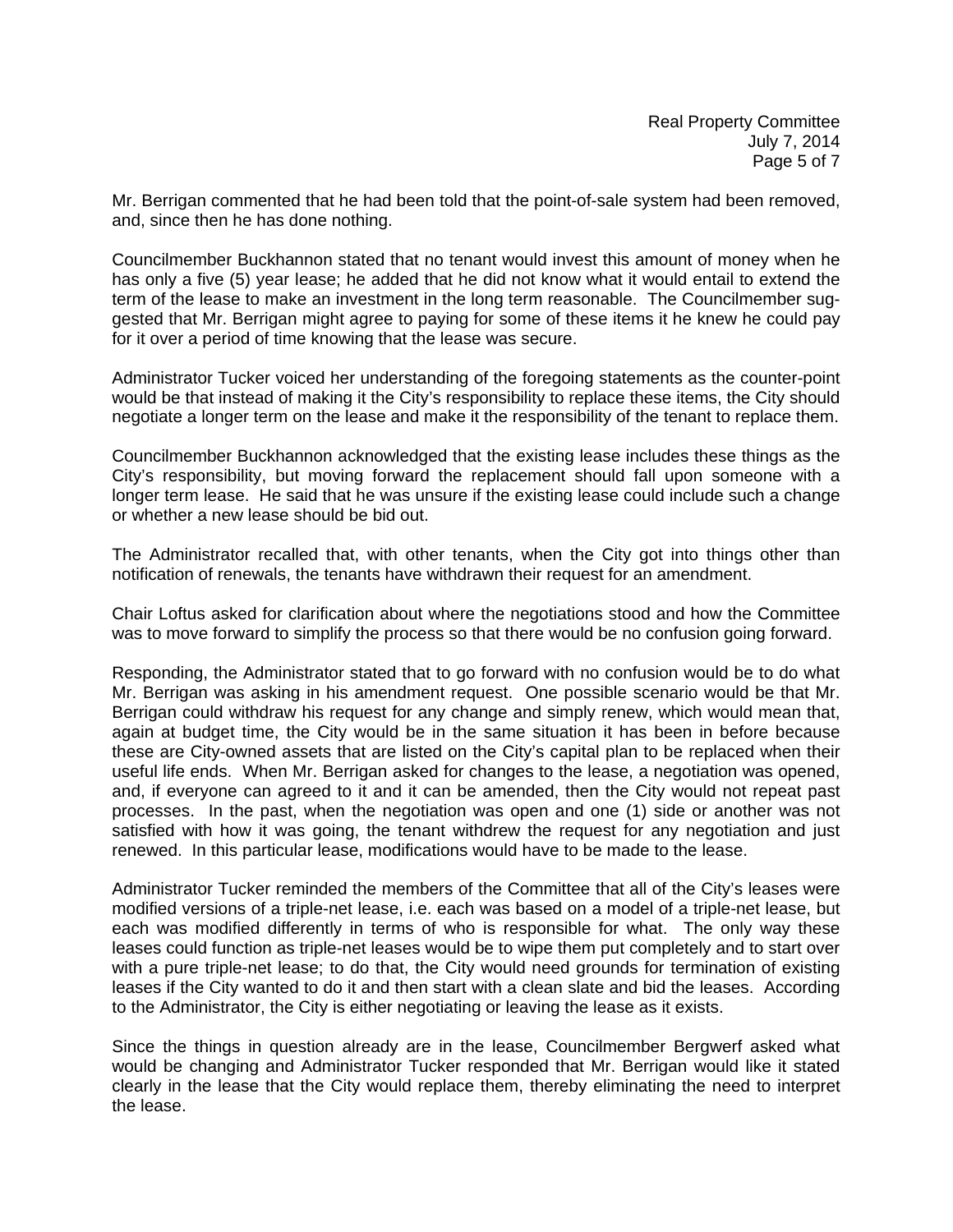Real Property Committee July 7, 2014 Page 6 of 7

Mr. Berrigan stated that he was not willing to continue under an ambiguous agreement; he thought clarifying the issue would benefit both the City and the marina store; he did express interest in pursuing Councilmember Buckhannon's idea of a longer term lease and being responsible for the items he has specified.

The Committee questioned that a change to the lease term would require that the lease be rebid; therefore, the Administrator noted that she would discuss the matter with the City Attorney.

Mr. Berrigan stated that he wanted to continue with the Marina Outpost; he noted that he has invested quite a bit of money in the store from which he was only now beginning to reap the benefits from these investments. He stated that he would be willing to invest in more upgrades and to be responsible for replacement of equipment if he had the security of a long-term lease. He suggested lengthening the lease to thirty (30) years; the lease currently runs for fifteen (15) years.

Since this would be a big change in the lease, Chair Loftus expressed concern that someone would sue the City for not following is own procedures.

#### **7. New Business**

#### **B. Consideration of Contracts in Excess of \$10,000**

## **Sole Source Engineering Proposal from Coastal Science and Engineering (CSE) for Shoal Management Project Engineering in the Amount of \$107,000**

Administrator Tucker stated that this was the beginnings of the project included in the FY15 budget to do another shoal management project on the north end of the island; the City has had a long-term relationship with CSE on that project has created the need for this to be a sole source contract to keep costs down.

Chair Loftus commented that the proposal was very well done and thorough.

The Administrator noted that CSE has been good at managing their costs historically.

**MOTON: Councilmember Buckhannon moved to recommend to the Ways and Means Committee for the approval of the CSE engineering proposal in the amount of \$107,000; Councilmember Bergwerf seconded and the motion PASSED UNANIMOUSLY.** 

## **8. Miscellaneous Business**

#### **Tenant Rents Report**

Administrator Tucker reported that all tenants were current and that all tenants had reimbursed the City for solid waste removal and insurance.

## **Next Meeting Date: 5:30 p.m., Monday, August 4th in the Conference Room.**